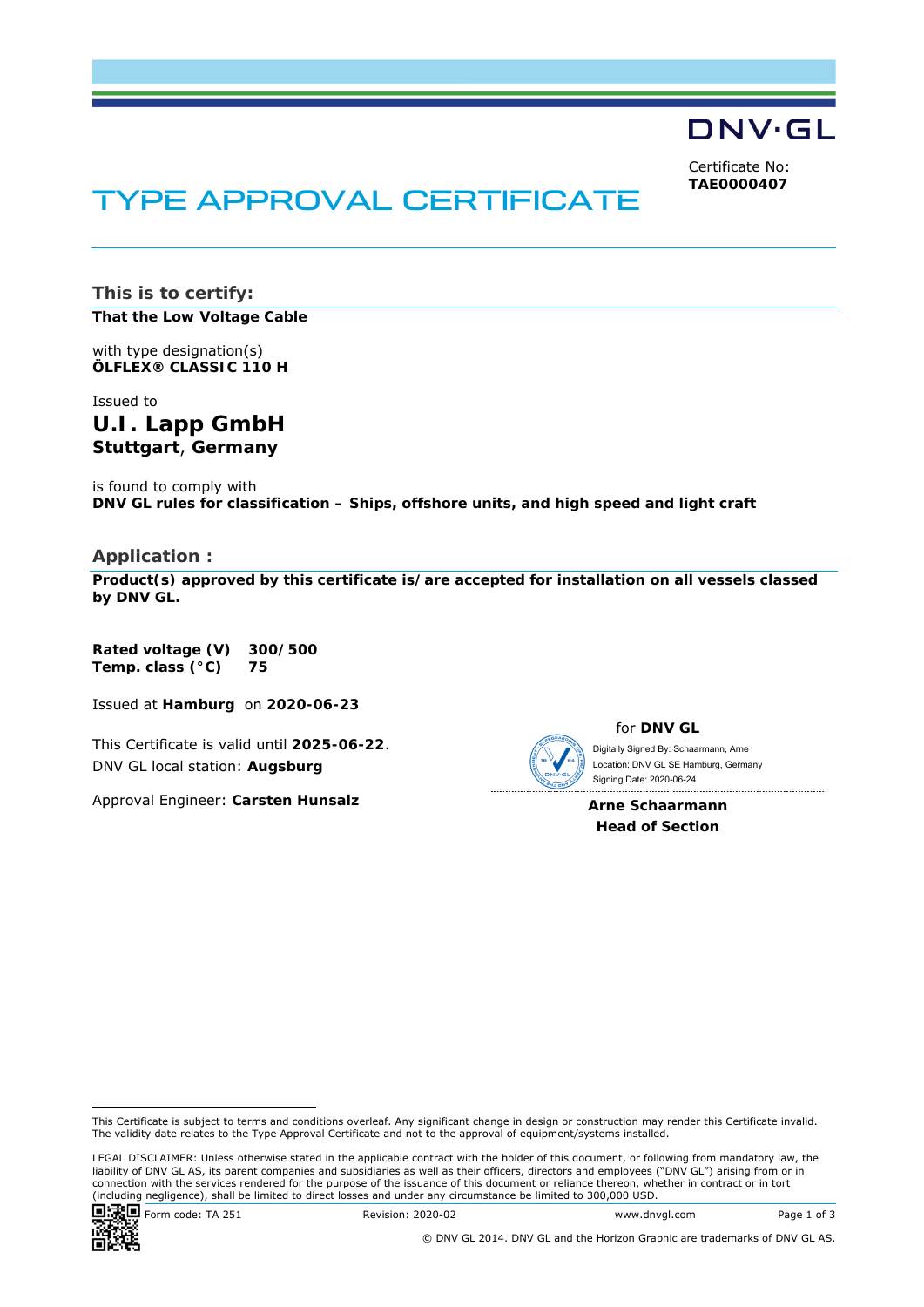Job Id: **262.1-033193-1**  Certificate No: **TAE0000407**

#### **Product description**

Halogen free, flame retardant power and control cabels

| Rated voltage:     | U <sub>0</sub> /U 300/500 V                    |
|--------------------|------------------------------------------------|
| Temperature range: | -40 °C to +75 °C fixed installation (20.000 h) |
| Conductor:         | Flexible stranded copper class 5               |
| Insulation:        | Polyolefin based TI6                           |
| Outer sheath:      | Polyolefin based HM2                           |

| Number of cores: | Cross-sectional areas:         |
|------------------|--------------------------------|
| 2 to 12          | $0.5 + 2.5$ mm <sup>2</sup>    |
| 2 to 25          | $0,75$ mm <sup>2</sup>         |
| 2 to 41          | $1 \text{ mm}^2$               |
| 2 to 34          | $1,5 \, \text{mm}^2$           |
| 4 to 7           | $4 + 6$ mm <sup>2</sup>        |
| 4 to 5           | $10 + 16 + 25$ mm <sup>2</sup> |
|                  | $35 \text{ mm}^2$              |

# **Application/Limitation**

Depending on the installation methods the cross section of the cable conductor shall be selected according IEC 60092-352 ANNEX A or according the manufacturer`s instruction.

The requirements of SOLAS Amendments Chapter II-1, Part D, Reg. 45, 5.2 (provision to be taken to limit Fire Propagation along Bunches of Cables or Wires) are fulfilled without any additional measures.

Power and Control.

Flame retardant Cat. A. Halogen free. Low smoke.

#### **Type Approval documentation**

| Test report: | LAPP Forbach No.124.15+057.15 dated 22-Mai-15 + 24-April-15 |
|--------------|-------------------------------------------------------------|
|              | LAPP Forbach No. 152.15 dated 2-July-15                     |
|              | VDE 562800-9021-0001/104047 a-d dated 2011-03-21            |
|              | VDE 562800-9021-0001/104047 d-g dated 2011-03-21            |
| Data sheet:  | DB10019900gl and DB10035030gl                               |

## **Tests carried out**

| <b>Standard</b>  | Release | <b>General description</b>                                                                                                                                                                                                                                  | Limitation |
|------------------|---------|-------------------------------------------------------------------------------------------------------------------------------------------------------------------------------------------------------------------------------------------------------------|------------|
| UL AWM 785 Style |         | $10701 + 21089$                                                                                                                                                                                                                                             |            |
| EN 50525-3-11    | 2011-05 | Electric cables - Low voltage energy cables<br>of rated voltages up to and including<br>450/750 V (U0/U) - Part 3-11: Cables with<br>special fire performance - Flexible cables<br>with halogen-free thermoplastic insulation,<br>and low emission of smoke |            |
| EN 50363-7       | 2005-11 | Insulating, sheathing and covering<br>materials for low voltage energy cables<br>Part 7: Halogen-free, thermoplastic<br>insulating compounds                                                                                                                |            |
| VDE 0250-214     | 2002-04 |                                                                                                                                                                                                                                                             |            |
| <b>IEC 60228</b> | 2004-11 | Conductors of insulated cables                                                                                                                                                                                                                              |            |